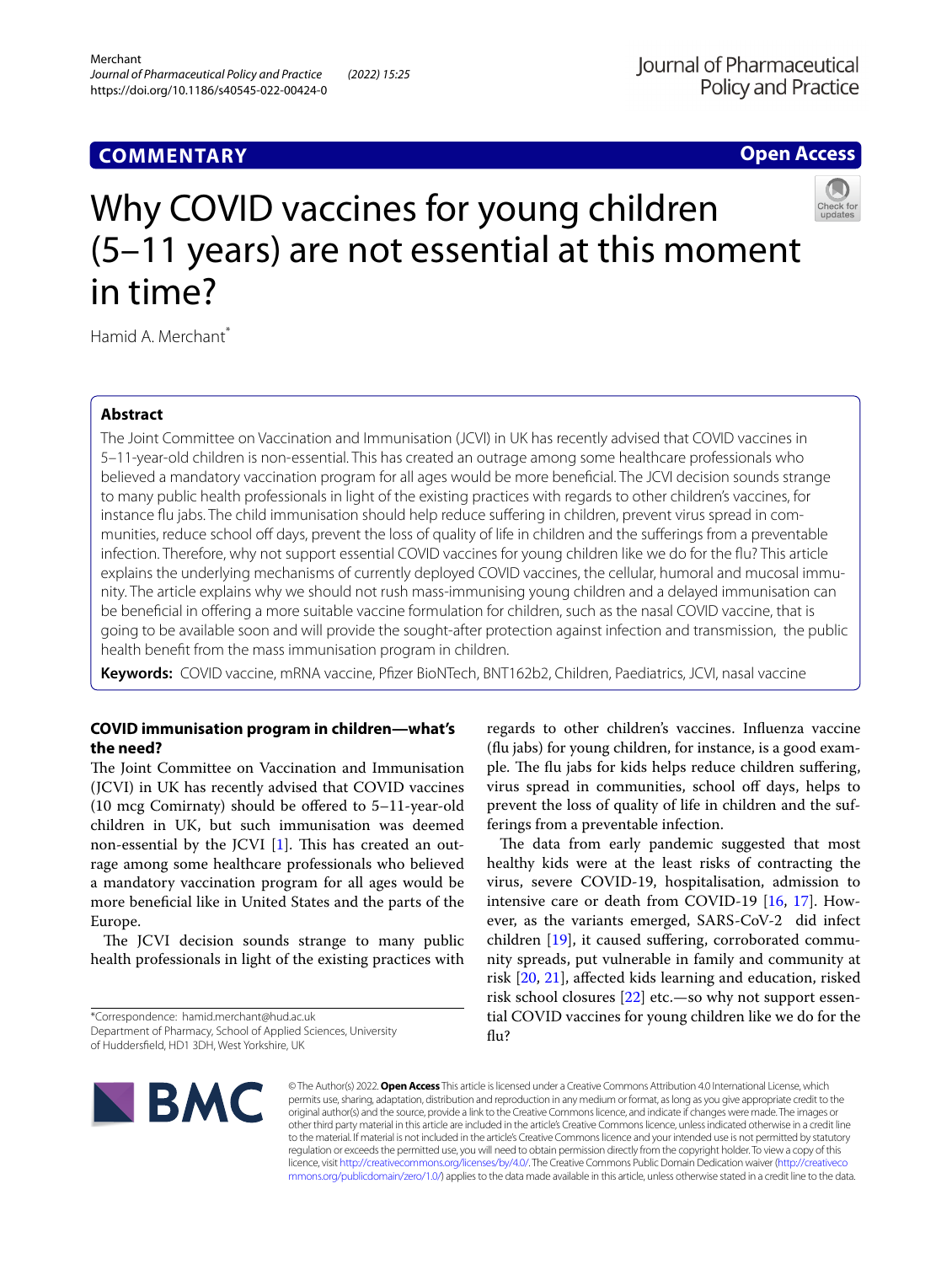Currently deployed COVID vaccines were designed using the variant that was prevalent in early 2020 and the virus has signifcantly mutated since then; the breakthrough cases from recent Omicron outbreak is a good example of the rapidly evolving nature of this virus [\[23](#page-3-6)]. The currently deployed novel COVID vaccines may still provide protection against a severe disease, risk of hospitalisation, admission to intensive care and death, albeit not common in children. COVID vaccines will, however, not provide the children the protection from catching the virus in the frst instance nor will prevent minor illness; and it will not reduce the risk of community spread either. Furthermore, JCVI noted that over 85% children aged 5–11 years have had contracted COVID-19 in January 2022 during Omicron outbreak in UK and, therefore, have already acquired natural immunity, that will still provide protection against severe disease on future reinfection [[1\]](#page-2-0).

# **Intramuscular vs. intranasal vaccines—what's the diference?**

The currently deployed COVID-19 vaccines are currently injected intramuscularly and evidenced a strong cellular and humoral immune response to SARS-CoV-2 following injection [[24\]](#page-3-7). COVID-19 is mediated by SARS-CoV-2 which is a respiratory virus and injectable vaccine induced immunity cannot protect immunised subjects from catching the virus in the frst instance. Vaccine induced immunity will, however, protect the subject from severe disease and hospitalisation [[25\]](#page-3-8) even if the virus manages to survive the natural defences and enters the circulation. The injectable COVID vaccines do not produce mucosal antibodies e.g., IgA [\[24](#page-3-7)] that provide the protection at the point of entry for the virus. This is normally the case with all respiratory pathogens and corresponding injectable vaccines, for instance fu. The efficacy of flu vaccine had always been subjected to controversary as the real-world efficacy ranged as low as 30% to 60% in reducing the risk of catching flu  $[26]$  $[26]$ . The fu vaccinated subjects usually do catch fu but mostly recover from a minor illness and fu jabs still prevent a severe disease and fu-associated hospitalisation. Injectable fu vaccines, therefore, were not very successful historically in ofering the level of protection sought from mass children immunisation campaign. However, since the introduction of nasal fu jabs for school going children (2–17 years) in UK about a decade ago [\[7](#page-2-1), [8\]](#page-2-2), Public Health England were able to achieve the desired outcome from mass fu immunisation in UK, such as preventing children from catching the infection in the frst instance, blocking community transmission that has also reduced the adverse impact on children education and schools etc., boosting the vaccine efficacy to over 87% in 2019 [[27\]](#page-3-10).

Several clinical trials confirmed the superior efficacy of nasal fu vaccine over the injectable fu vaccine in preventing infections in children from as young as 6 months to 17 years [[18\]](#page-3-11). In infuenza season 2002–2003, studies D153–P514 and D153–P515 in Europe [[28\]](#page-3-12) involving 2,085 (6 months to 6 years) and 2,211 children  $(6-17 \text{ years})$  resulted in 52.7 and 34.7% fewer flu cases than the injectable group, respectively. Later, during 2004–2005 infuenza season, the study MI-CP111 [[29](#page-3-13)] involving 7,852 children (aged 6 months to 5 years) across USA, Europe, Asia/Oceania demonstrated 44.5% fewer fu cases than the injectable fu vaccine. Notably, these studies were performed using older generation nasal fu vaccines and more recently a quadrivalent nasal flu vaccine (Fluenz Tetra) had been rolled out in England that is likely to improve the nasal flu vaccine efficacy even further in comparison to the injectable counterpart.

## **Vaccine safety**

The other key factor that unbalances the risk/benefit equation of COVID vaccine for the young children is the vaccine safety. The deltoid muscle mass in young children varies signifcantly across age group and ethnicity and it is not easy to standardise the dose and administration technique among such a heterogenous population. For this reason, very young children with minimal deltoid mass are often contraindicated for intramuscular injections including some vaccines in the arm and instead offered injections in the gluteal muscles. The size of muscle mass often better correlates with the body weight or the BMI than the age. The injectable paediatric vaccine dosages, therefore, cannot be simply based on age as children from 5 to 11 years is a very heterogenous group, and one size would not ft well to everyone when it comes to vaccine safety. The novel COVID vaccines (mRNA or viral vector) are very diferent to the conventional vaccines (e.g., flu jab). The currently deployed COVID vaccines (mRNA or viral vector) work on the premise of gene delivery and spurs an immune response against vaccine transfected cells in our body. The scientific data on vaccine development and post vaccine rollout surveillance (pharmacovigilance) suggests that injected vaccine was able to distribute away from the injection site, potentially transfecting COVID genes in distance tissues and attracting an immune response. The post-vaccine myocarditis in children and adolescent had been a concern in adolescent and children  $[3, 4]$  $[3, 4]$  $[3, 4]$  $[3, 4]$  $[3, 4]$ . There have been suggestions that vaccine distribution to the body tissues away from the injection site may be attributed to poor injection technique. Inadvertent injection of COVID-19 vaccine into deltoid muscle vasculature may result in vaccine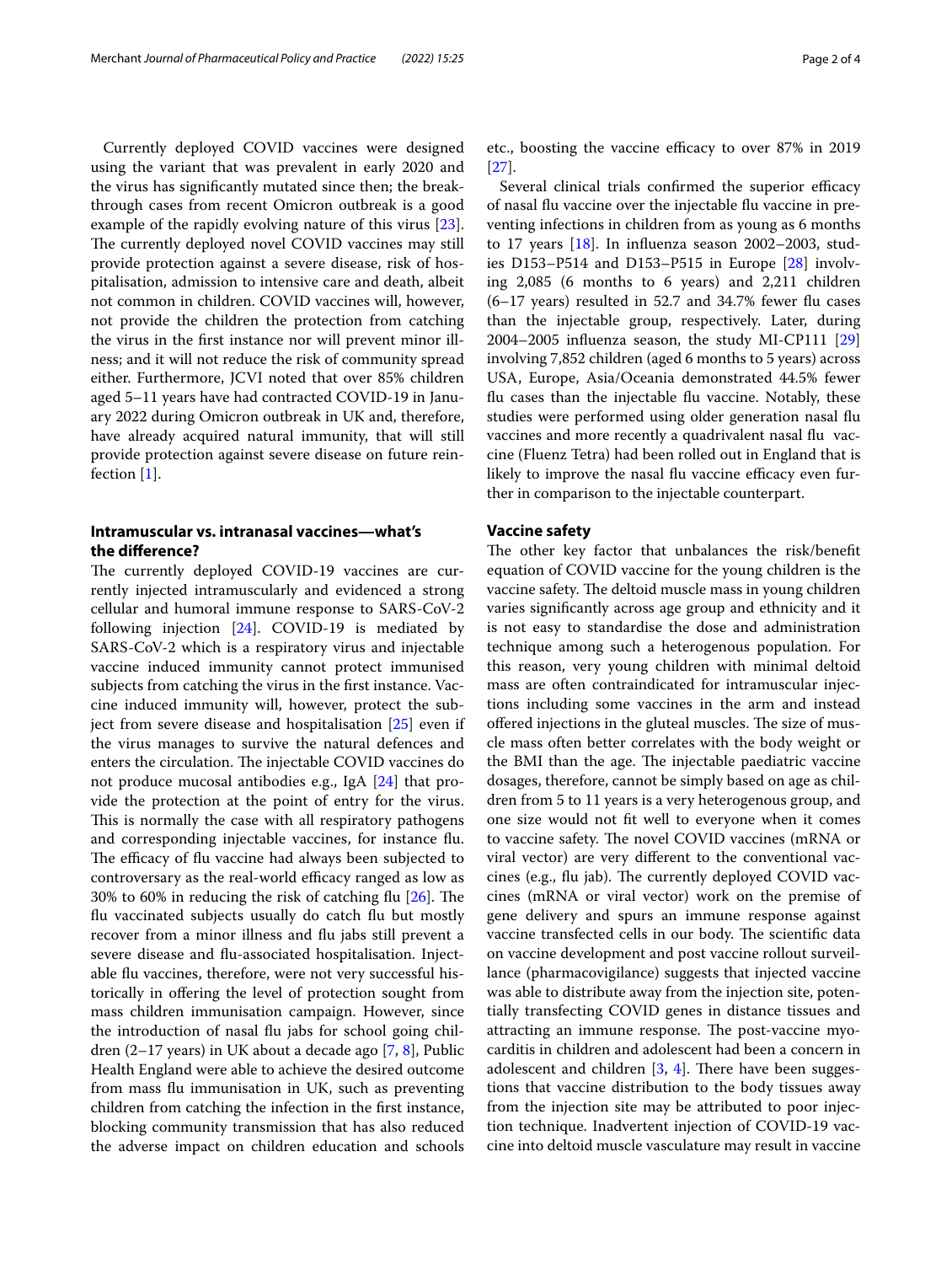distribution to distance tissues and consequent adverse reactions [[2](#page-2-5), [5,](#page-2-6) [6](#page-2-7)]. A very high inter-subject variability in deltoid muscle mass in children and heterogeneity in injection techniques among vaccinators potentially increases the safety risk.

## **COVID vaccines: are there any intranasal products?**

There remains the question for COVID jabs for young children that could provide a signifcant beneft, i.e., a protection from catching the infection in children in the frst instance and preventing the spread in the community. We understand that the currently deployed injectable COVID vaccines are not able to provide this beneft, and therefore, the JCVI decision to declare COVID vaccinations as 'non-essential' in this age group is reasonable. However, there are number of nasal COVID vaccine candidates that are likely to provide the desired benefts and can, therefore, drastically improve the risk/beneft ratio to support mass immunisation campaigns in young children.

Several intranasal COVID vaccine products progressed to clinical evaluation a while ago. Notably, there are at least two nasal COVID vaccine candidates emerging from UK, one from Lancaster university [\[9](#page-2-8)] and the other from AstraZeneca [\[10](#page-2-9)]. Worth noting that nasal flu vaccine being used in national fu immunisation program by Public Health England is also an AstraZeneca's product (Fluenz Tetra) and they have the expertise and previous success in producing nasal vaccines. The other nasal COVID vaccine candidates under development include products from CanSinoBIO [[11\]](#page-2-10), Bharat Biotech [[12\]](#page-3-14) and Sputnik V [\[13](#page-3-15)] (all three had their injectable COVID vaccines successfully deployed across the world). In addition, there is a candidate from National Taiwan University Hospital under developmet  $[14]$  $[14]$ , and yet another nasal vaccine is jointly developed by the lnfectiology and Public Health (ISP) research unit and the Université de Tours in France [\[15\]](#page-3-17).

## **Conclusions**

The nasal COVID vaccines have already evidenced to provide the mucosal antibodies (IgA), i.e., the immune protection in the upper respiratory tract and are likely to protect the children from contracting the virus in the frst instance and, therefore, will also prevent community transmission. Moreover, nasal route of delivery will have much safer profle when it comes to adverse events associated with injectable vaccines as it will minimise the risks of vaccine distribution to distant tissues post administration. The nasal delivery is also cost-effective for mass immunisation campaigns in children, it also offers an improved children and parents' compliance. Therefore, there is no rush to mass vaccinate young children, who are not at the risk of severe disease, using currently available injectable COVID vaccines. Any rushed decision on Covid vaccine mandates in children may also undermine public confdence on vaccines in general and may have adverse implications in childhood immunisation programs, as we already started to see an adverse impact on MMR immunisation rates in United Kingdom.

## **Authors' contributions**

The author read and approved the fnal manuscript.

#### **Declarations**

#### **Competing interests**

No funding is received to support this work and there are no competing interests to disclose. HM is the subject lead in pharmacy at the University of Huddersfeld in United Kingdom and has extensive experience working for and with pharmaceutical industry in his current and previous employments. He also holds an adjunct professorship at the Health Services Academy, Government of Pakistan.

## Published online: 28 March 2022

#### **References**

- <span id="page-2-0"></span>1. JCVI statement on vaccination of children aged 5 to 11 years old. Department of Health and Social Care, Government of UK, published 16th Feb 2022. [https://www.gov.uk/government/publications/jcvi-update-on](https://www.gov.uk/government/publications/jcvi-update-on-advice-for-covid-19-vaccination-of-children-aged-5-to-11/jcvi-statement-on-vaccination-of-children-aged-5-to-11-years-old)[advice-for-covid-19-vaccination-of-children-aged-5-to-11/jcvi-state](https://www.gov.uk/government/publications/jcvi-update-on-advice-for-covid-19-vaccination-of-children-aged-5-to-11/jcvi-statement-on-vaccination-of-children-aged-5-to-11-years-old) [ment-on-vaccination-of-children-aged-5-to-11-years-old.](https://www.gov.uk/government/publications/jcvi-update-on-advice-for-covid-19-vaccination-of-children-aged-5-to-11/jcvi-statement-on-vaccination-of-children-aged-5-to-11-years-old) Accessed 22 March 2022.
- <span id="page-2-5"></span>2. Merchant H (2021). Inadvertent injection of COVID-19 vaccine into deltoid muscle vasculature may result in vaccine distribution to distance tissues and consequent adverse reactions. Postgrad Med J. 2021. [https://](https://doi.org/10.1136/postgradmedj-2021-141119) [doi.org/10.1136/postgradmedj-2021-141119.](https://doi.org/10.1136/postgradmedj-2021-141119)
- <span id="page-2-3"></span>3. Merchant H (2021). Myocarditis followed by CoViD-19 vaccines: a cause for concern or a reversible minor efect? BMJ 2021;373:n1244/rr-10, <https://www.bmj.com/content/373/bmj.n1244/rr-10>
- <span id="page-2-4"></span>4. Diaz et al., (2021). Myocarditis and Pericarditis After Vaccination for COVID-19. JAMA. 2021;326(12):1210–1212. [https://jamanetwork.com/](https://jamanetwork.com/journals/jama/fullarticle/2782900) [journals/jama/fullarticle/2782900](https://jamanetwork.com/journals/jama/fullarticle/2782900)
- <span id="page-2-6"></span>5. Merchant H (2021). Autoimmune damage to the nerves following Covid vaccines: EMA issued warning to patients and healthcare professionals. BMJ 2021;374:n1786/rr-0. [https://www.bmj.com/content/374/bmj.](https://www.bmj.com/content/374/bmj.n1786/rr-0) [n1786/rr-0](https://www.bmj.com/content/374/bmj.n1786/rr-0)
- <span id="page-2-7"></span>6. Merchant H (2021). Might post-injection distribution of CoViD vaccines to the brain explain the rare fatal events of cerebral venous sinus thrombosis (CVST)? BMJ 2021;373:n958/rr-1[https://www.bmj.com/content/373/](https://www.bmj.com/content/373/bmj.n958/rr-1) [bmj.n958/rr-1](https://www.bmj.com/content/373/bmj.n958/rr-1)
- <span id="page-2-1"></span>7. Flu vaccine to be given to all UK children. Guardian, 25 July 2012. Available at: [https://www.theguardian.com/society/2012/jul/25/fu-vaccine](https://www.theguardian.com/society/2012/jul/25/flu-vaccine-all-uk-children)[all-uk-children](https://www.theguardian.com/society/2012/jul/25/flu-vaccine-all-uk-children). Accessed 22 March 2022.
- <span id="page-2-2"></span>8. Hawkes N (2016). UK stands by nasal flu vaccine for children as US doctors are told to stop using it. BMJ 2016;353:i3546. [https://doi.org/10.1136/](https://doi.org/10.1136/bmj.i3546) [bmj.i3546](https://doi.org/10.1136/bmj.i3546).
- <span id="page-2-8"></span>9. Lancaster University intranasal vaccine offers promise to block COVID-19 where it starts. Lancaster University, 10th August 2021. Last accessed on 22nd March 2022 at [https://www.lancaster.ac.uk/news/lancaster-unive](https://www.lancaster.ac.uk/news/lancaster-university-intranasal-vaccine-offers-promise-to-block-covid-19-where-it-starts) [rsity-intranasal-vaccine-ofers-promise-to-block-covid-19-where-it-starts](https://www.lancaster.ac.uk/news/lancaster-university-intranasal-vaccine-offers-promise-to-block-covid-19-where-it-starts)
- <span id="page-2-9"></span>10. Rubin, R (2021). COVID-19 Vaccine Nasal Spray. JAMA. 2021;326(12):1138. <https://jamanetwork.com/journals/jama/fullarticle/2784523>
- <span id="page-2-10"></span>11. McGregor G (2021). Chinese pharma company is starting trials of an inhaled COVID-19 vaccine. Fortune, April 19, 2021. Last accessed on 22nd